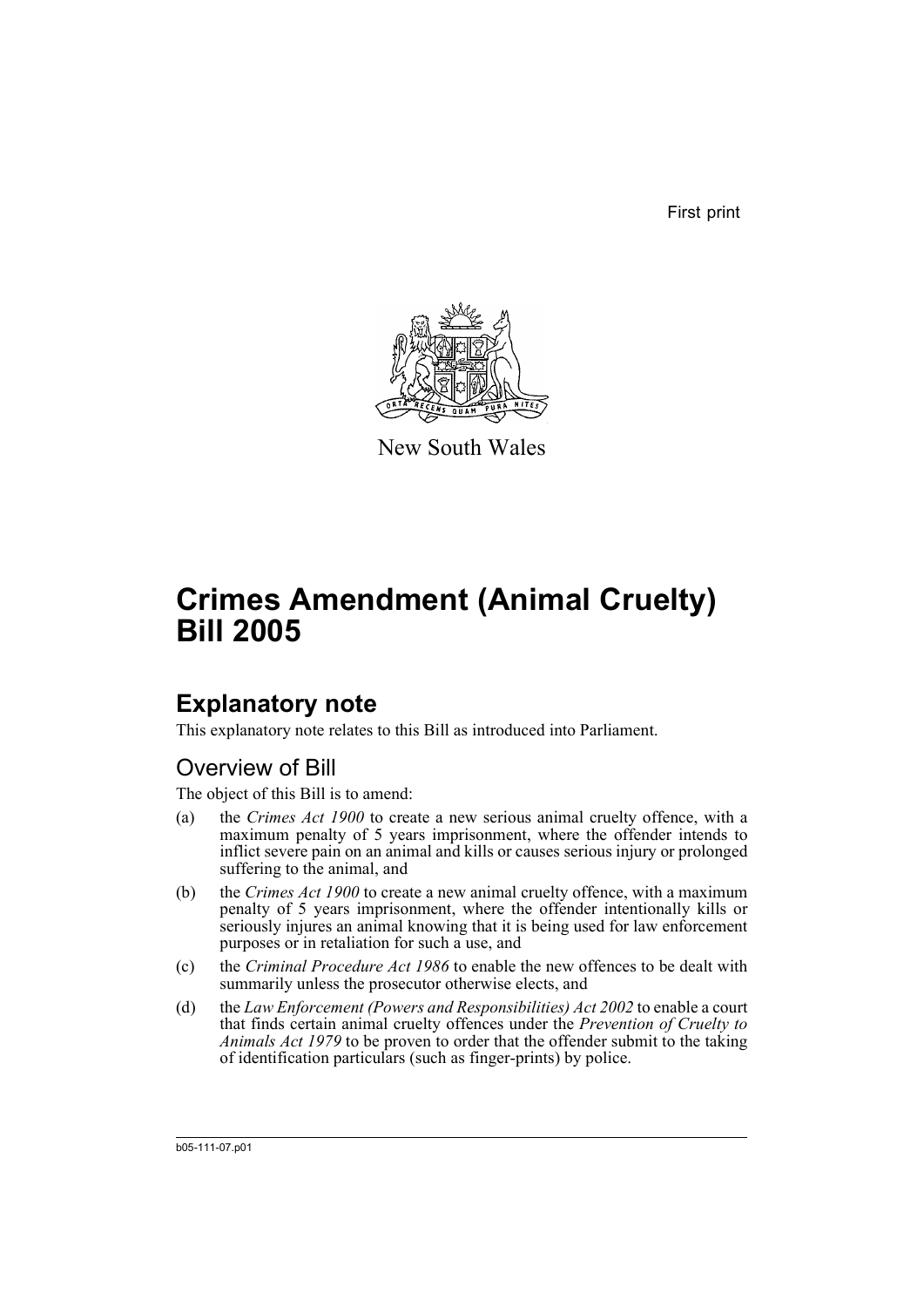Explanatory note

#### Outline of provisions

**Clause 1** sets out the name (also called the short title) of the proposed Act.

**Clause 2** provides for the commencement of the proposed Act on a day or days to be appointed by proclamation.

**Clause 3** is a formal provision that gives effect to the amendments to the *Crimes Act 1900* set out in Schedule 1.

**Clause 4** is a formal provision that gives effect to the amendments to the Acts specified in Schedule 2.

### **Schedule 1 Amendment of Crimes Act 1900**

The Schedule inserts proposed sections 530 and 531 into the *Crimes Act 1900*. Currently, animal cruelty offences are contained in the *Prevention of Cruelty to Animals Act 1979*. The new provisions create new indictable animal cruelty offences with a maximum penalty of 5 years imprisonment.

The new serious animal cruelty offence contained in proposed section 530 is directed at acts of cruelty where the offender intends to inflict severe pain. It is not directed at authorised animal research or other lawful activities, routine agricultural or animal husbandry practices, recognised religious practices, pest extermination or veterinary practice (for which defences are provided) or other circumstances without the overriding intention to inflict severe pain. Such circumstances may be covered by the offences in the *Prevention of Cruelty to Animals Act 1979*. The proposed offence relates to mammals (other than human beings), birds and reptiles. Proposed section 530 makes it an offence, with the intention of inflicting severe pain on an animal:

- (a) to torture, beat or commit any other act of serious cruelty on the animal, and
- (b) to kill, seriously injure or cause prolonged suffering to the animal.

The new offence of harming an animal used by a law enforcement officer in the execution of the officer's duty will relate to dogs, horses and other mammals (other than human beings). Proposed section 531 makes it an offence to intentionally kill or seriously injure an animal knowing that the animal is being used in the execution of the officer's duty or to do so as a consequence of, or in retaliation for, such a use of the animal.

The offences do not prevent the application of the defence of self-defence under the *Crimes Act 1900* (the defence is contained in section 418 of that Act).

### **Schedule 2 Amendment of other Acts**

**Schedule 2.1** amends section 268 of, and Table 2 in Schedule 1 to, the *Criminal Procedure Act 1986* to provide that the new indictable animal cruelty offences are to be dealt with summarily by a Local Court unless the prosecutor elects otherwise and that the maximum term of imprisonment that may be imposed for such an offence if dealt with summarily is 2 years.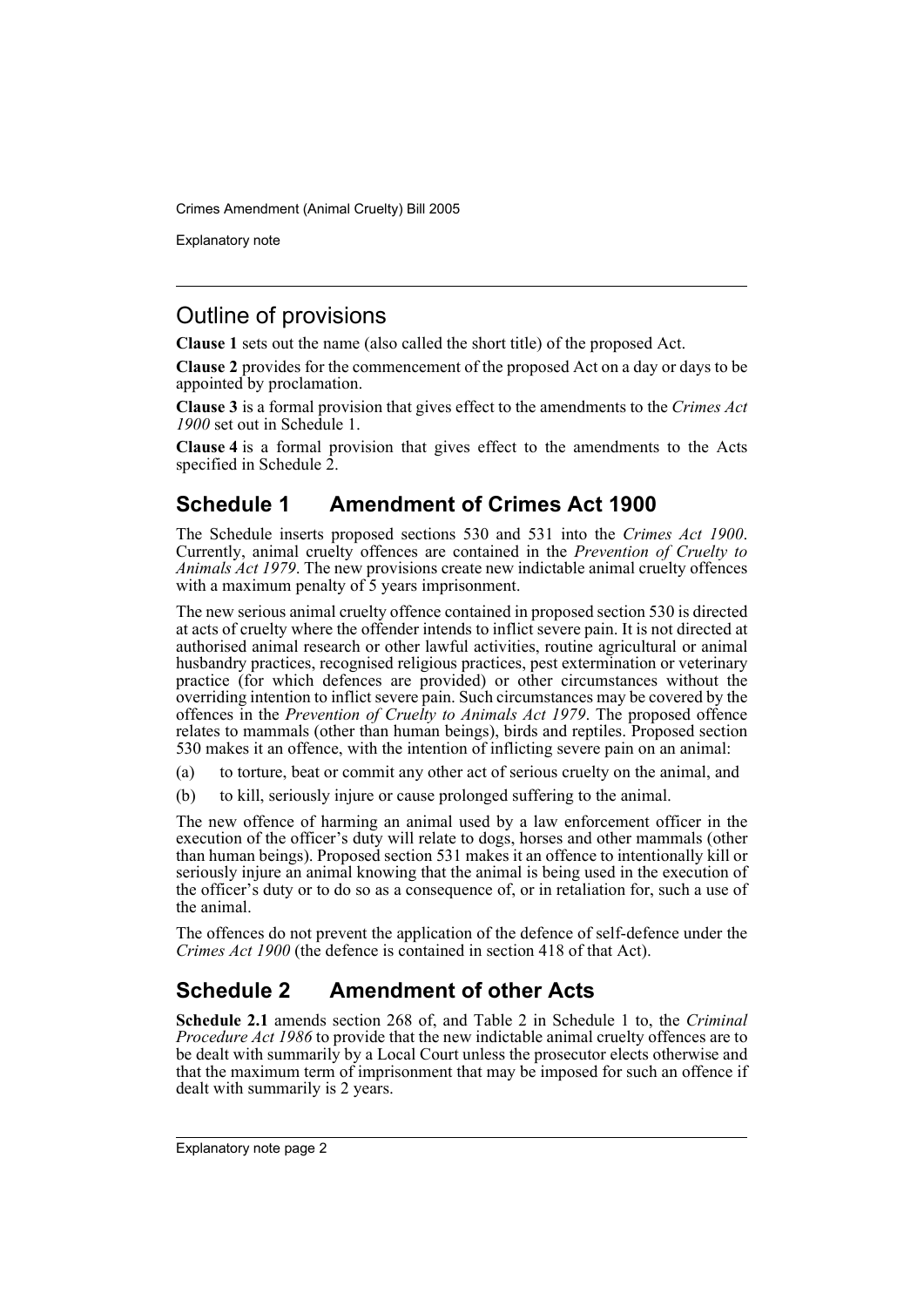Explanatory note

**Schedule 2.2** amends section 134 of the *Law Enforcement (Powers and Responsibilities) Act 2002* to enable a court which finds an offence proven against a person under section 5 (Cruelty to animals) or section 6 (Aggravated cruelty to animals) of the *Prevention of Cruelty to Animals Act 1979* to order the person to attend a police station and submit to the taking of identification particulars. Such particulars may include the person's photograph, finger-prints and palm-prints.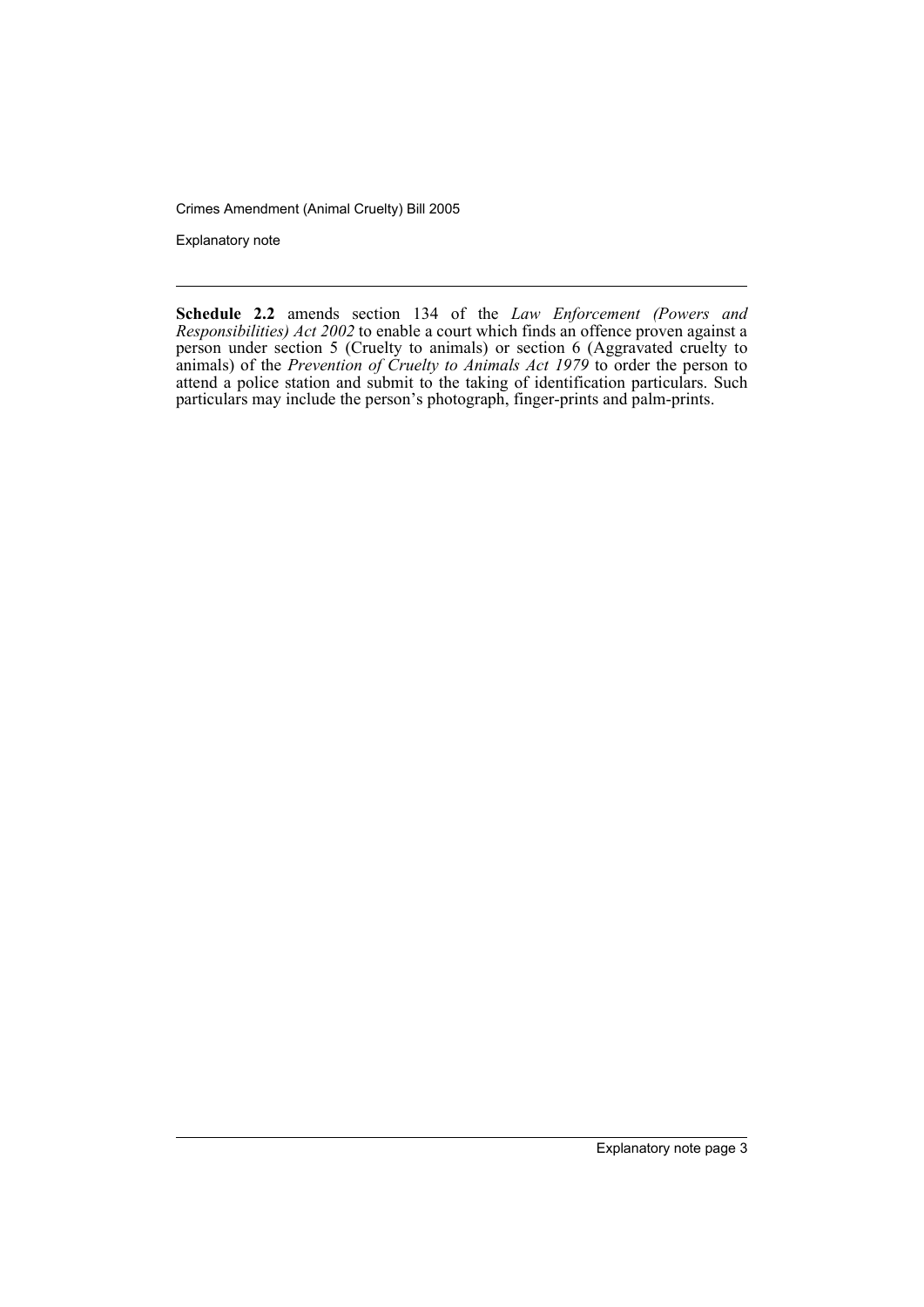Explanatory note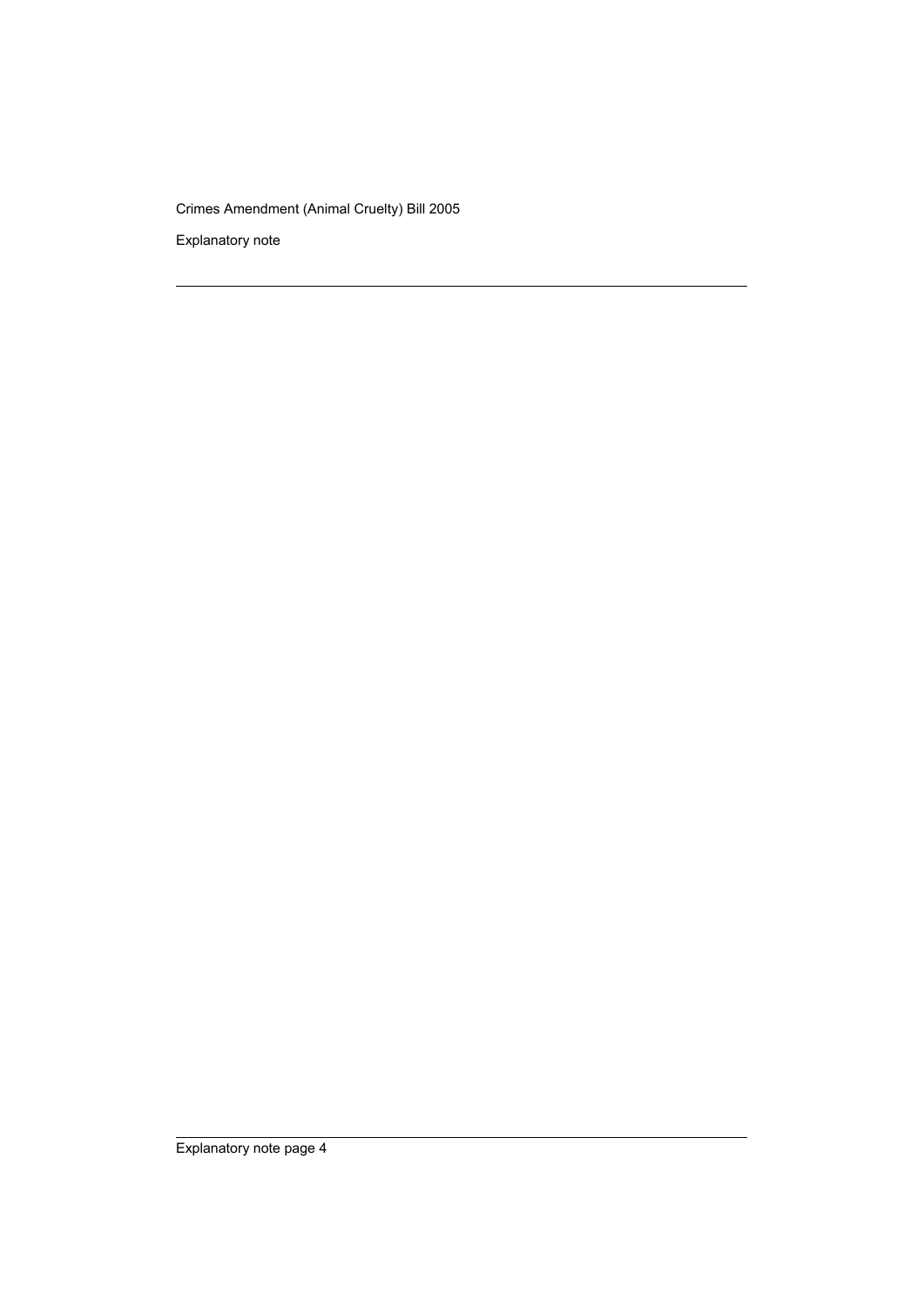First print



New South Wales

# **Crimes Amendment (Animal Cruelty) Bill 2005**

### **Contents**

|              |                                         | Page |
|--------------|-----------------------------------------|------|
| 1.           | Name of Act                             |      |
| 2            | Commencement                            |      |
| $\mathbf{3}$ | Amendment of Crimes Act 1900 No 40      |      |
| 4            | Amendment of other Acts                 |      |
|              | Schedule 1 Amendment of Crimes Act 1900 |      |
|              | Schedule 2 Amendment of other Acts      | 5    |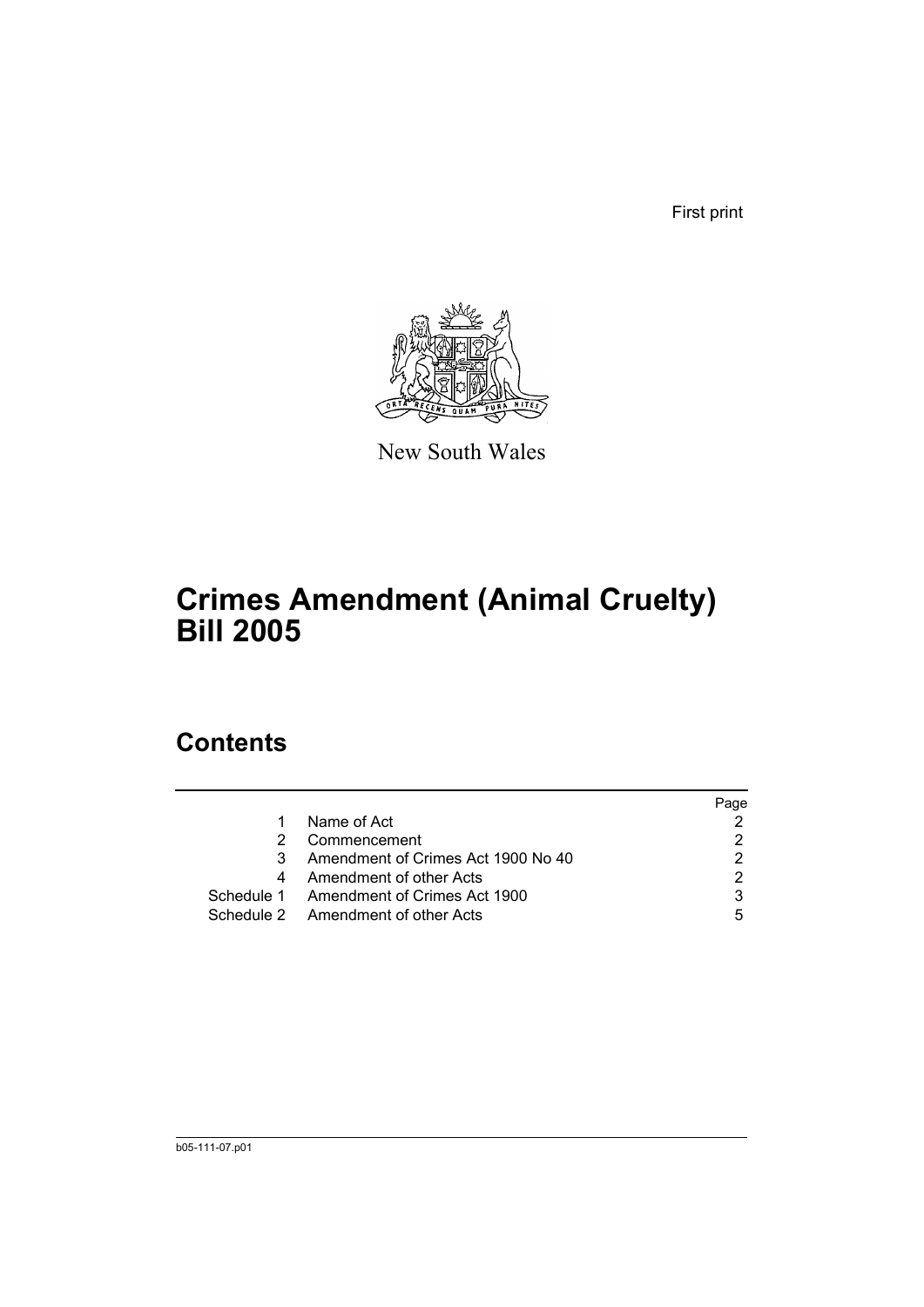Contents

Page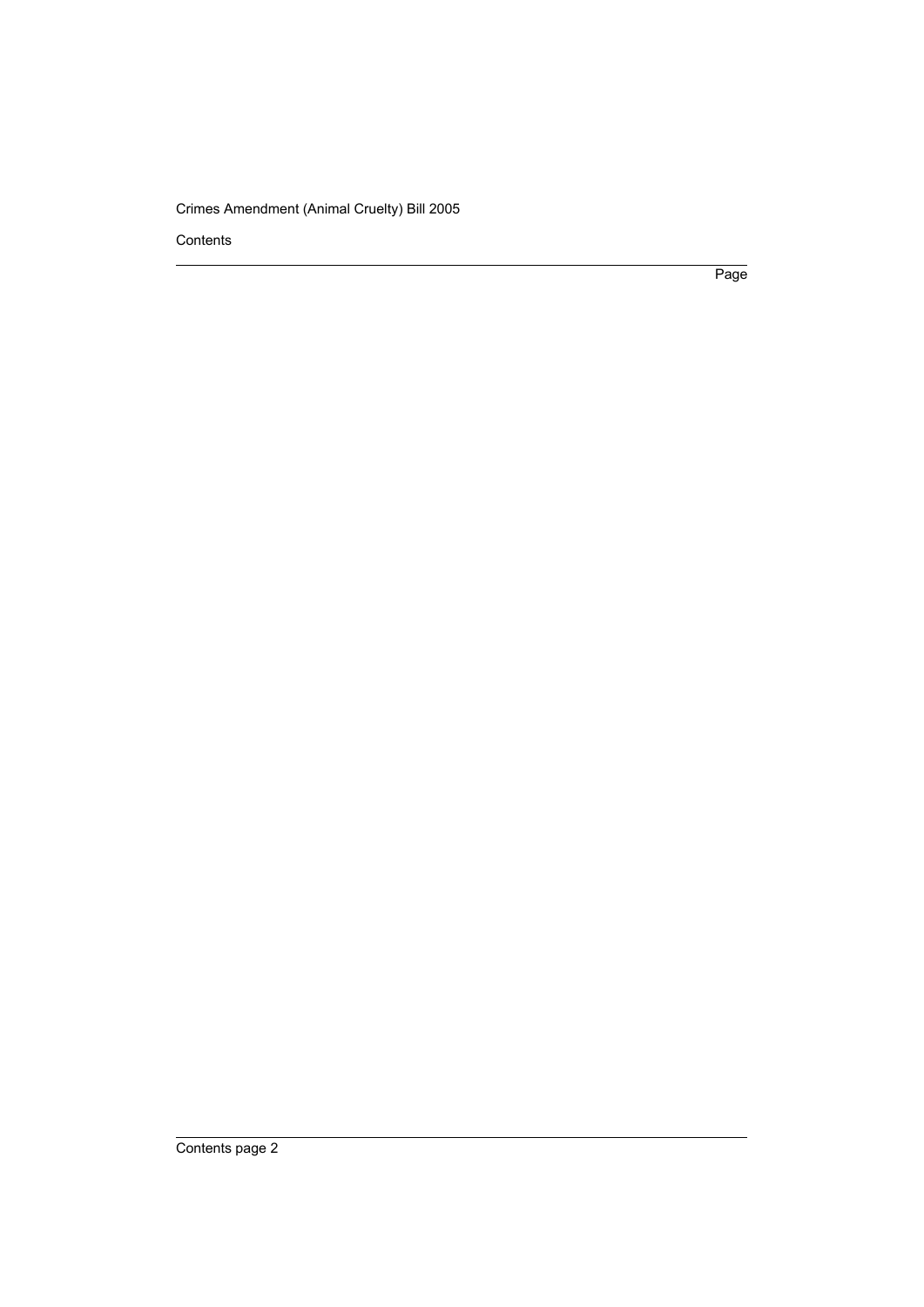

New South Wales

# **Crimes Amendment (Animal Cruelty) Bill 2005**

No , 2005

#### **A Bill for**

An Act to amend the *Crimes Act 1900*, the *Criminal Procedure Act 1986* and the *Law Enforcement (Powers and Responsibilities) Act 2002* with respect to animal cruelty offences; and for other purposes.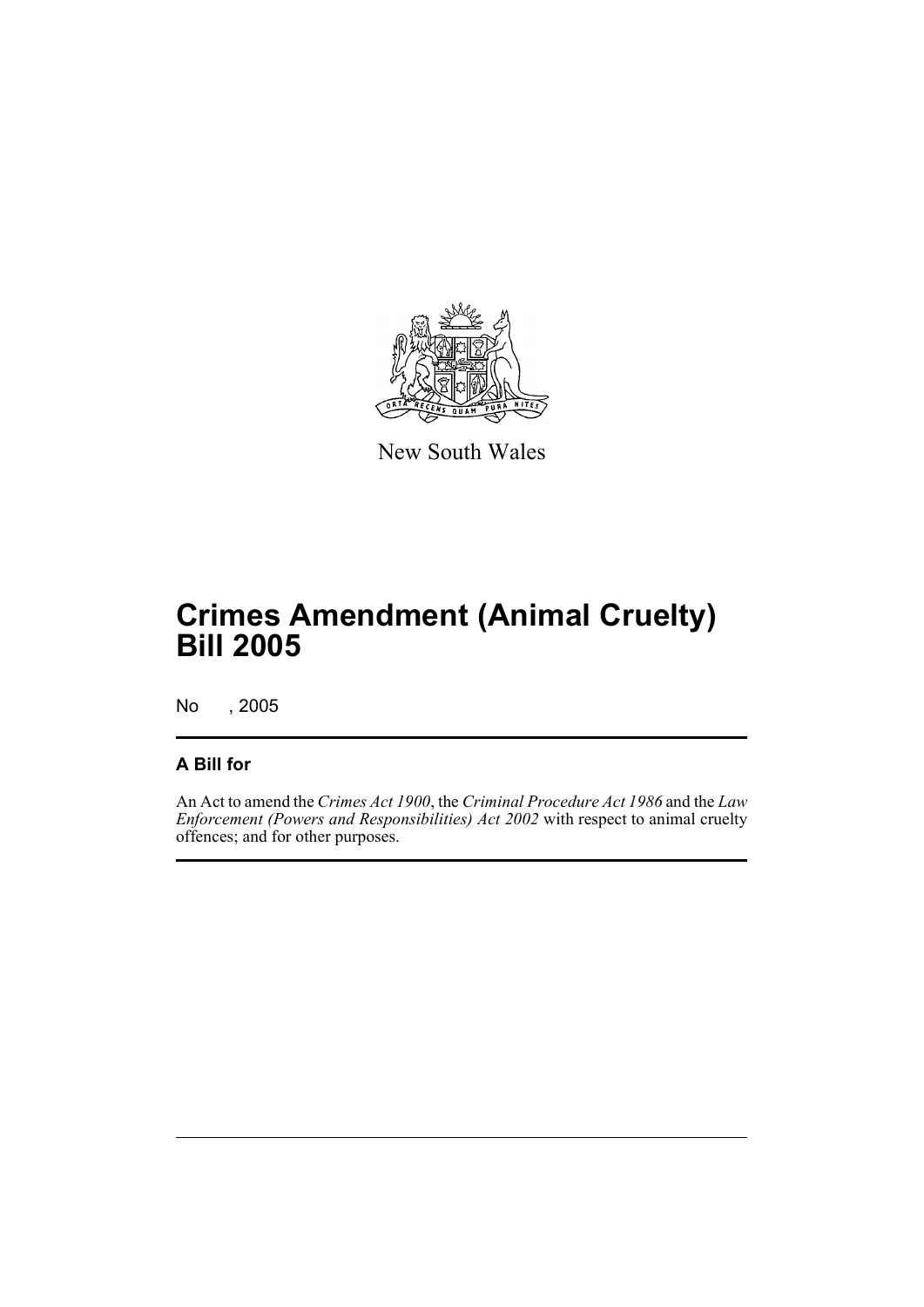<span id="page-7-3"></span><span id="page-7-2"></span><span id="page-7-1"></span><span id="page-7-0"></span>

|    | The Legislature of New South Wales enacts:                                   | 1              |
|----|------------------------------------------------------------------------------|----------------|
| 1  | Name of Act                                                                  | 2              |
|    | This Act is the Crimes Amendment (Animal Cruelty) Act 2005.                  | 3              |
| 2. | Commencement                                                                 | $\overline{4}$ |
|    | This Act commences on a day or days to be appointed by proclamation.         | 5              |
| 3  | <b>Amendment of Crimes Act 1900 No 40</b>                                    | 6              |
|    | The <i>Crimes Act 1900</i> is amended as set out in Schedule 1.              | 7              |
| 4  | <b>Amendment of other Acts</b>                                               | 8              |
|    | The Acts specified in Schedule 2 are amended as set out in that<br>Schedule. | 9<br>10        |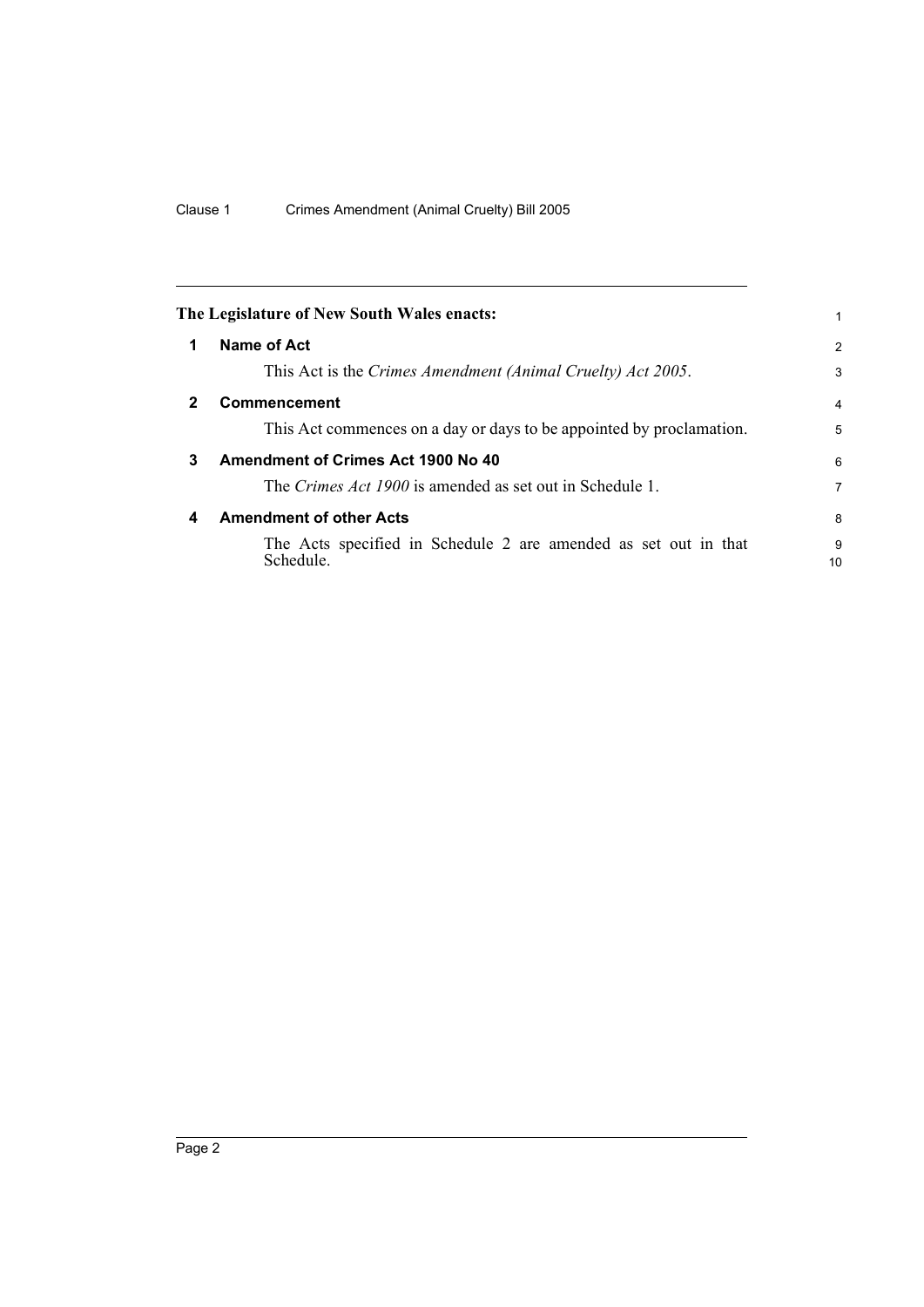Amendment of Crimes Act 1900 Schedule 1

<span id="page-8-0"></span>

| <b>Schedule 1</b>                      |     |          | <b>Amendment of Crimes Act 1900</b>                                                                                                                                                                                  | $\mathbf{1}$         |  |
|----------------------------------------|-----|----------|----------------------------------------------------------------------------------------------------------------------------------------------------------------------------------------------------------------------|----------------------|--|
|                                        |     |          | (Section 3)                                                                                                                                                                                                          | $\overline{2}$       |  |
| Sections 530 and 531                   |     |          |                                                                                                                                                                                                                      |                      |  |
| Insert in appropriate numerical order: |     |          |                                                                                                                                                                                                                      |                      |  |
| <b>Serious animal cruelty</b><br>530   |     |          |                                                                                                                                                                                                                      | 5                    |  |
|                                        | (1) |          | A person who, with the intention of inflicting severe pain:                                                                                                                                                          | 6                    |  |
|                                        |     | (a)      | tortures, beats or commits any other serious act of cruelty<br>on an animal, and                                                                                                                                     | $\overline{7}$<br>8  |  |
|                                        |     | (b)      | kills or seriously injures or causes prolonged suffering to<br>the animal,                                                                                                                                           | 9<br>10              |  |
|                                        |     |          | is guilty of an offence.                                                                                                                                                                                             | 11                   |  |
|                                        |     |          | Maximum penalty: Imprisonment for 5 years.                                                                                                                                                                           | 12                   |  |
|                                        | (2) |          | A person is not criminally responsible for an offence against this<br>section if:                                                                                                                                    | 13<br>14             |  |
|                                        |     | (a)      | the conduct occurred in accordance with an authority<br>conferred by or under the Animal Research Act 1985 or<br>any other Act or law, or                                                                            | 15<br>16<br>17       |  |
|                                        |     | (b)      | the conduct occurred in the course of or for the purposes of<br>routine agricultural or animal husbandry activities,<br>recognised religious practices, the extermination of pest<br>animals or veterinary practice. | 18<br>19<br>20<br>21 |  |
|                                        | (3) |          | In this section:                                                                                                                                                                                                     | 22                   |  |
|                                        |     | reptile. | <i>animal</i> means a mammal (other than a human being), a bird or a                                                                                                                                                 | 23<br>24             |  |
| 531                                    |     |          | Killing or seriously injuring animals used for law enforcement                                                                                                                                                       | 25                   |  |
|                                        | (1) |          | A person who intentionally kills or seriously injures an animal:                                                                                                                                                     | 26                   |  |
|                                        |     | (a)      | knowing that the animal is being used by a law<br>enforcement officer in the execution of the officer's duty,<br>$\alpha$                                                                                            | 27<br>28<br>29       |  |
|                                        |     | (b)      | as a consequence of, or in retaliation for, the use of the<br>animal by a law enforcement officer while in the execution<br>of the officer's duty,                                                                   | 30<br>31<br>32       |  |
|                                        |     |          | is guilty of an offence.                                                                                                                                                                                             | 33                   |  |
|                                        |     |          | Maximum penalty: Imprisonment for 5 years.                                                                                                                                                                           | 34                   |  |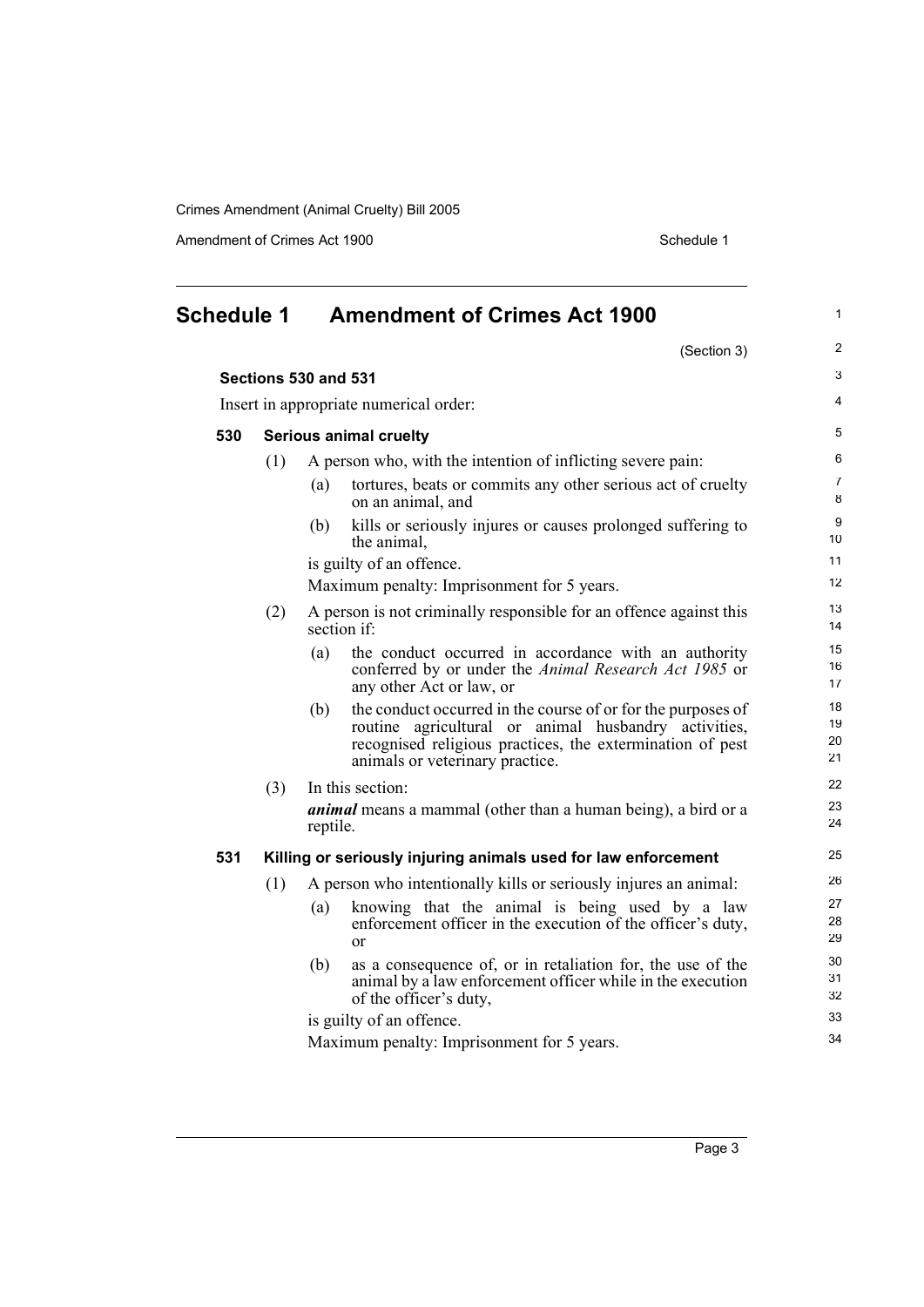Schedule 1 Amendment of Crimes Act 1900

| (2) |                                                                                 | In this section:                                                                                                                                                                                                                                                          |                                      |
|-----|---------------------------------------------------------------------------------|---------------------------------------------------------------------------------------------------------------------------------------------------------------------------------------------------------------------------------------------------------------------------|--------------------------------------|
|     | <i>animal</i> means a dog, horse or other mammal (other than a human<br>being). |                                                                                                                                                                                                                                                                           | 2<br>3                               |
|     |                                                                                 | <i>law enforcement officer means:</i>                                                                                                                                                                                                                                     | $\overline{4}$                       |
|     | (a)                                                                             | a police officer (including a member of the police force of<br>the Commonwealth or another State or Territory), or                                                                                                                                                        | 5<br>6                               |
|     | (b)                                                                             | any other official of this State, the Commonwealth or<br>another State or Territory who is authorised to use an<br>animal in connection with the detention of persons or the<br>enforcement of the laws of this State, the Commonwealth<br>or another State or Territory. | $\overline{7}$<br>8<br>9<br>10<br>11 |